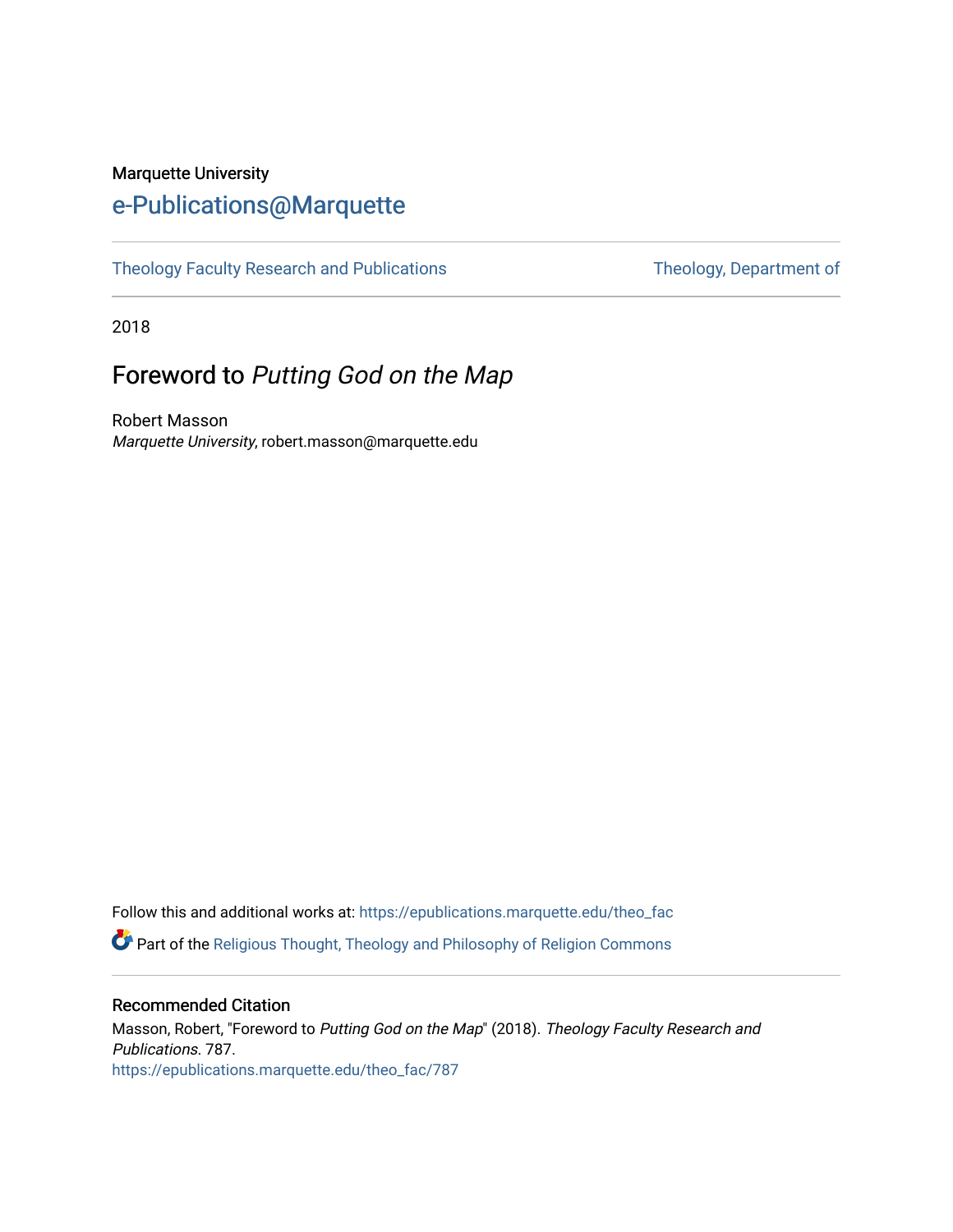# **Foreword**

## Robert Masson

The chapters in this book graphically illustrate how the cognitive sciences' explorations of neural and conceptual mapping offer theology new tools for charting our fractured religious landscape. Like a handy theological atlas, the book provides "easy-to-read" explanations of the terminology and background for these innovative roadmaps. So, no introduction of that sort is required of me. Nonetheless, I am glad for the opportunity to offer as an initial orientation some reflections on the aptness of the volume's guiding metaphor.<sup>1</sup>

Asking where we put God on our conceptual map captures a serious challenge posed by the pluralism and polarization that is reshaping our religious and cultural landscape. It is difficult to get accurate bearings on God, if we do not agree on what count as coordinates. Agreement of that sort is becoming more difficult to find within religions traditions, not to speak of between them. Part of the difficulty has to do with the seemingly huge fissures between different levels and contexts of understanding:

- gaps between the average person's world of understanding and academic theology's;
- Created the integral set of the chase of the chase of the chase which on the chase which continues between the gulf between gious authorities • disconnects between the type of thinking, argumentation, and presuppositions in theology and the methods of other academic disciplines;
	- the chasm which has emerged between the academic and ecclesial settings;
	- ruptures between divided churches, opposed schools of thought, and polarized subgroups within churches and schools of thought; and, finally,
	- the gulf between the secular imaginary and the ways believers and religious authorities imagine things.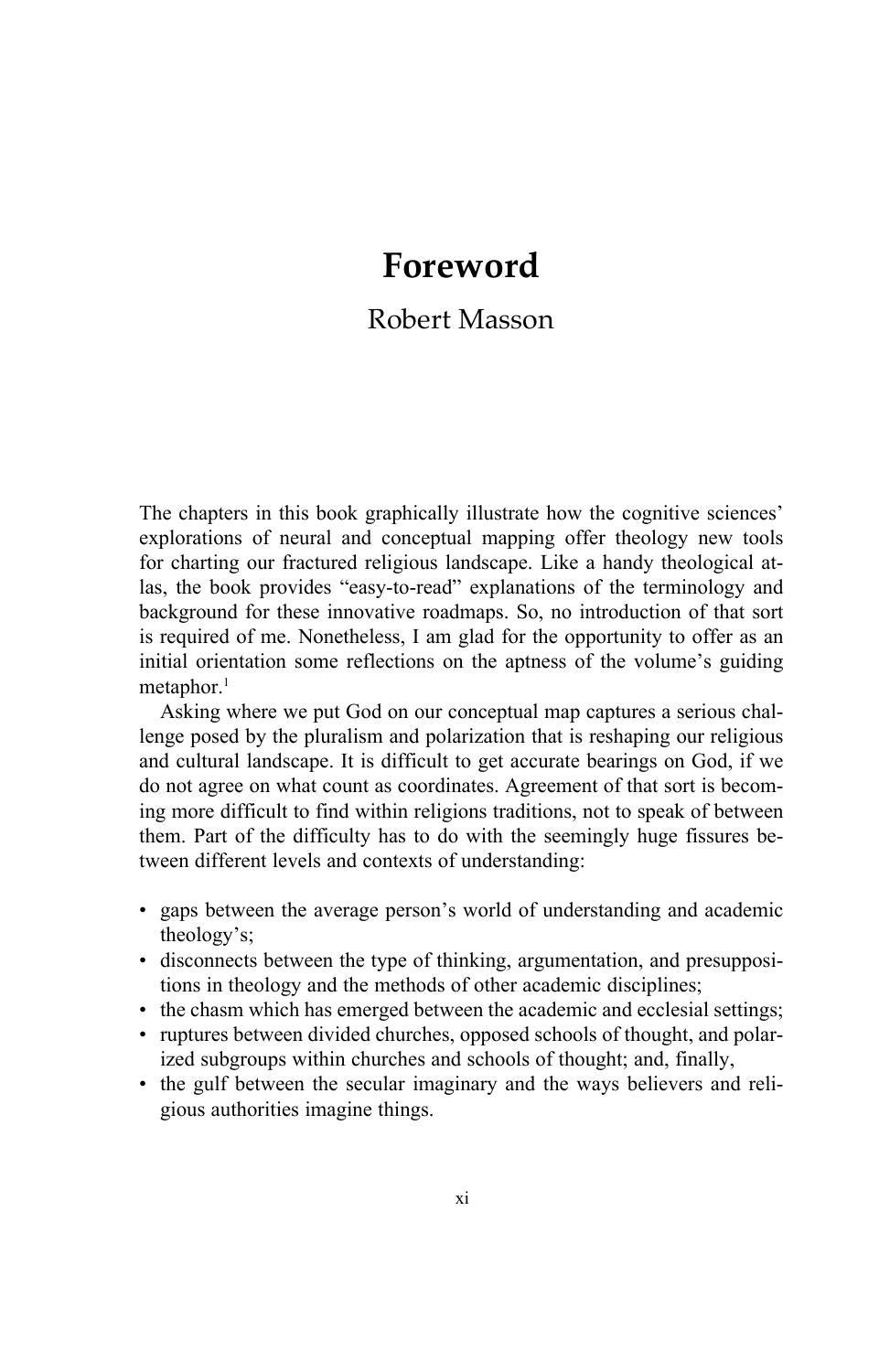A further aspect of the difficulty has to do with the growing recognition that the pluralism of our religious, philosophical, and cultural perspectives is irreducible, at least as a matter of fact, if not in principle. None of our traditional theological maps accurately cover the whole terrain. Conflict between the maps undermines confidence that any of them truthfully depict the landscape. Fully and accurately charting the diversity of our religious topography calls for new kinds of theological mapping just as advances in medicine have required new ways of imaging and mapping the human body.

Herein lies the special aptness of the mapping metaphor: conceptual mapping is a central notion in contemporary cognitive linguistics that suggests a new way of thinking about religion and theology. As readers will discover in the book, if they did not already know, much of the research in cognitive linguistics upends the conventional notion that literal meaning is foundational. In this research, neural mapping is the fundamental model for thought, reasoning, conceptualization, and imagination. In the early stages in the 1980s and 1990s, cognitive linguists, particularly George Lakoff and a number of collaborators, sought to understand how meanings are mapped from "source domains," which are more familiar and concrete, to less familiar and more abstract "target domains."2 This research has been extremely effective at clarifying a range of conceptual and grammatical issues that had previously resisted satisfactory theoretical explanation, such as how categorization works or how prepositions work across languages. According to this research, reasoning and concepts are not literal, abstract, and disembodied. Rather our conceptual systems and inferences arise from, use, and are crucially shaped by the perceptual and motor systems of our bodies and the neural systems of our brains. Hence, metaphorical mappings are not secondary and illustrative. Reasoning is guided by metaphorical mappings derived from our embodiment. This metaphorical mapping is a fundamental and pervasive feature of human thought and language. Physical motion, for example, provides the underlying conceptual mapping that guides much of our thinking about time, change, and actions. We conceptualize time as "flying," as "ahead" of us, as "behind" us, as "stopping," or as "going on" forever. We "move" through time. Time "passes" us by.

change, and actions<br>
"behind" us, as "st<br>
time. Time "passes"<br>
Lakoff and his fo<br>
tive aspects of cog<br>
and mental images-<br>
From this perspect<br>
possible, but literal<br>
the opposite. Word:<br>
an underspecified ti<br>
cognitive pro Lakoff and his followers concluded from their research that the imaginative aspects of cognition—metonymy, metaphor, framing, image schemas, and mental images—are crucial and primary, not derivative and secondary. From this perspective, objectivity, precision, and stability in cognition are possible, but literal meaning is not the default position or foundation. It is just the opposite. Words prompt for meaning rather than capture it. Language is an underspecified tip of a giant iceberg of underlying and mostly unconscious cognitive processes of categorization and metaphorical mapping.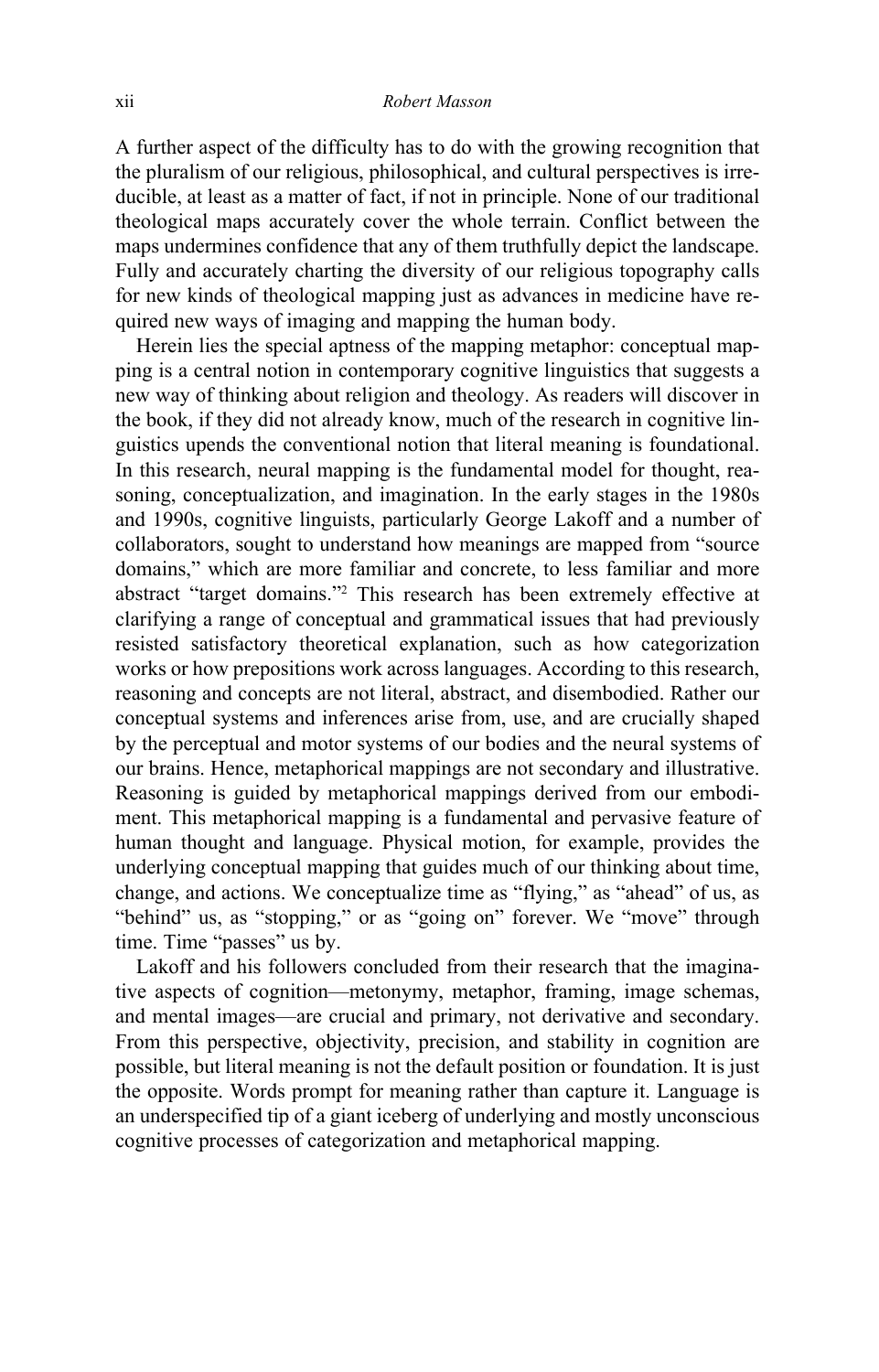#### *Foreword* xiii

Recent research in cognitive linguistics, particularly by Gilles Fauconnier and Mark Turner, argues that conceptualization and inference is much more complex than the earlier metaphorical model suggested.3 Conceptualization and inference are hardly ever the result of a single unidirectional mapping between a source domain and a target domain. Rather conceptualization and reasoning typically involve mappings that blend inputs in multiple and complex ways to create larger networks of meaning. Both our everyday and our theoretical worlds of meanings are built up over generations through the cobbling and sculpting of these networks of meanings. Fauconnier and Turner describe the most sophisticated kind of blend as a bi-directional mapping between multiple source frames. Their research makes a compelling case that this capacity for double-scope mapping generated human evolution's "cultural big bang" in art, religion, and technology 30,000 to 60,000 years ago. They contend that double-scope conceptual mapping continues to drive humanity's amazing potential for developing new understandings and new methods of discovery.

Blending theory provides a theoretical framework for explaining the largely unconscious cognitive processes underlying these conceptual mappings and networks of meanings. I leave it to the chapters which follow to describe in more detail how this mapping works and the implications for theology, mindful that *reading* maps and *comprehending their logic* is different than any *talking about* the maps on my part here in the Foreword. By way of anticipation, however, it is important to emphasize that mapping is not a univocal process and that some mapping is tectonic. The technological and medical revolution in imaging the body (x-ray, CT, MRI, PET, etc.) illustrates how there are many ways of mapping that often entail very different logics for their charting and interpretation. Mary Gerhart and Allan Russell's investigations of metaphor and the logic of discovery brought to attention the tectonic character of the kind of conceptual mapping that accounts for creativity in the arts, discovery in science, and the disclosure of revelatory possibilities in religion.4

possibilities in re<br>
What do Gerl<br>
developments in<br>
manifestation of<br>
and inference. Su<br>
new data or kno<br>
nificant difference<br>
the theory of ge<br>
new data is adde<br>
constituents of th<br>
a metaphorical m What do Gerhart and Russell mean by tectonic? The most significant developments in science, technology, the arts, and religion emerge as the manifestation of dramatic and revelatory shifts in human conceptualization and inference. Such shifts yield brand-new ways of understanding, not merely new data or knowledge. Consider an example from science. There are significant differences between the discovery of a new planet, a black hole, and the theory of general relativity. In the first case, the discovery of a planet, new data is added to our understanding, but our way of understanding the constituents of the universe is not altered. In the case of black holes, there is a metaphorical mapping and imaginative extension of the category of cosmic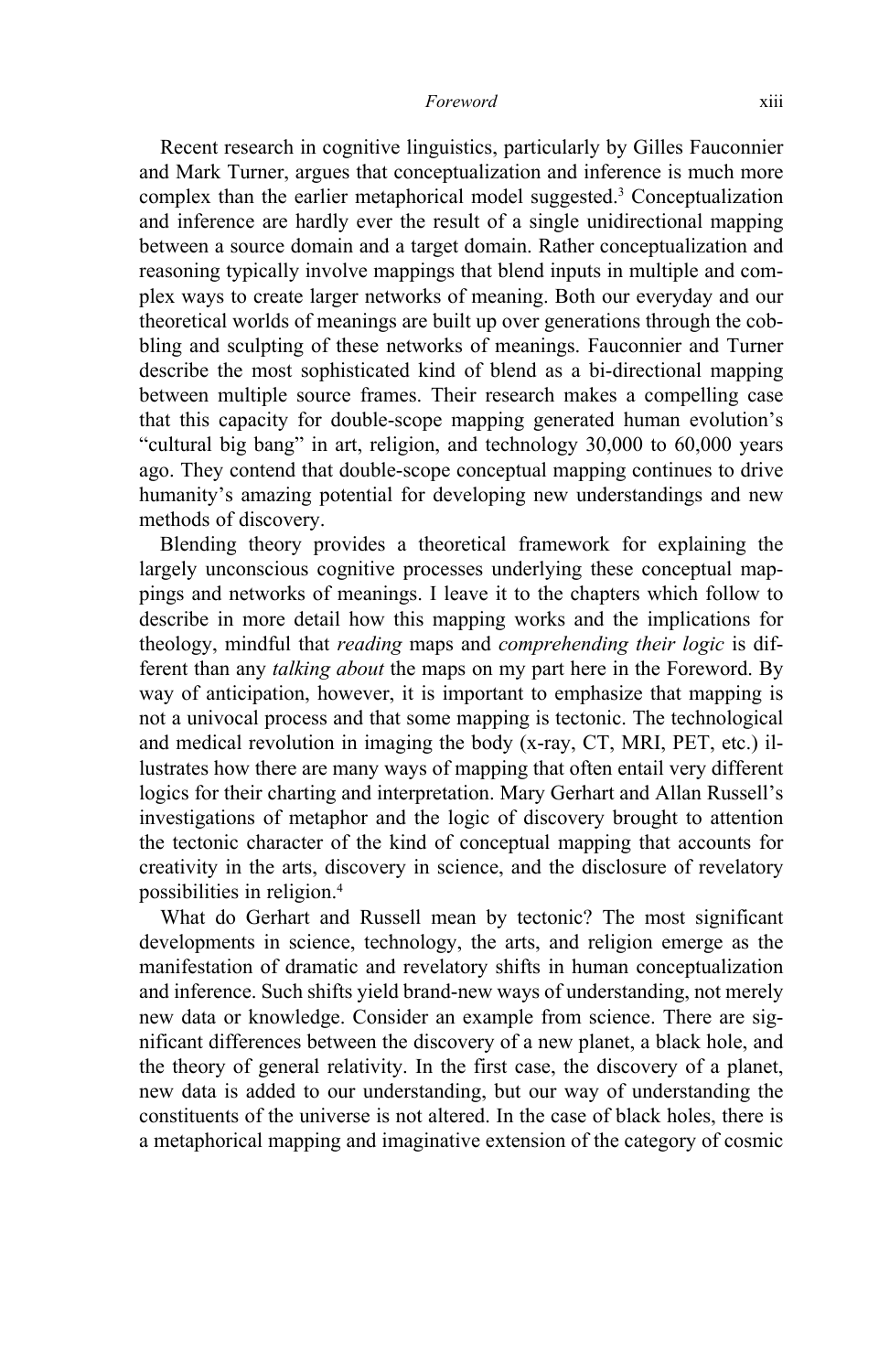entities to include something in addition to planets and empty space. In this case, it is not just a matter of new data. Here we have added a new category, not just a new constituent of the prior categories. So, we have expanded our knowledge of the constituents of the universe. But a far more fundamental shift in understanding is brought about by Einstein's theoretical "discoveries." His theoretical discoveries made it possible to think about the cosmos in altogether new ways and consequently opened up, for the first time, conceptual space in which the idea of black holes was conceivable at all. Here we are talking about a brand-new way of understanding, rather than new data, or an expansion of knowledge.

God-talk emerges as the manifestation of this sort of dramatic and revelatory shift in human conceptualization and inference. The study of religion and theology has as much to do with clarifying such shifts in understanding as it does with the acquisition of new information. Religion can be understood as living with the disclosure of a particular tectonic understanding and mapping. The scriptures narrate the tectonic understanding and its origins. Doctrine conceptualizes the tectonic understanding as various beliefs. Commandments and other prescribed behaviors spell out the implications of the tectonic understanding for our comportment. Rituals, dance, song, and other arts are symbolic expressions of the tectonic understanding. Catechisms outline the basics or parameters of the tectonic understanding. Theology can be thought of as the effort to make sense of the revelatory understanding in terms of its tectonic and novel mapping, rather than in terms of something else, such as psychology, sociology, history, or philosophy, which is the task of religious studies.

The market on that is reshapped<br>nevertheless has signted the pay-<br>and academic theol<br>believers and religion<br>an eclipse of tector<br>that understanding<br>indicate a complete<br>Rather it conceals t<br>ishing it as an entin<br>making sens Considerable confusion about God-talk, objections to its validity, and disagreement between faiths and schools of thought can be clarified by more carefully attending to the conceptual mapping of our religious discourse and theological argumentation. It would be quixotic to imagine that the insights and tools of cognitive linguistics by themselves will transform how God is put on the map or resolve the challenges posed by the pluralism and polarization that is reshaping our religious and cultural landscape. But the approach nevertheless has significant potential. Let me give some examples. Earlier I mentioned the gaps between the average person's world of understanding and academic theology's and between the secular imaginary and the ways believers and religious authorities imagine things. A crucial factor in both is an eclipse of tectonic understanding. Instead we have the pervasive notion that understanding is either literal or figurative. This binary choice does not indicate a complete loss of metaphorical, symbolic, and analogical thinking. Rather it conceals the legitimate claims of tectonic understanding by diminishing it as an entirely subjective, relative, and "merely" figurative way of making sense of the world and expressing truth about it. The average person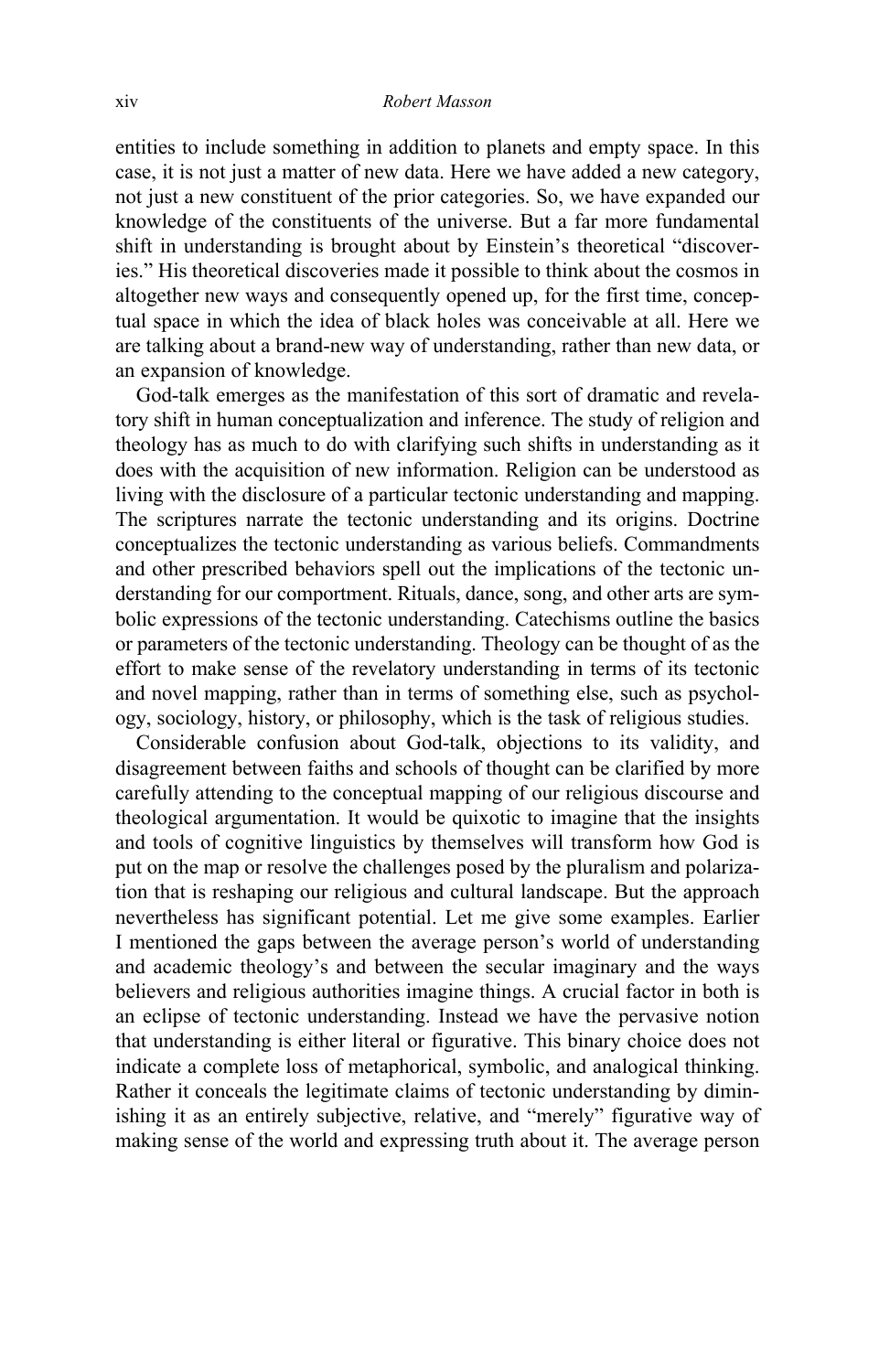#### *Foreword* xv

has little background or patience for traditional metaphysical explanations, such as the doctrine of analogy, or for theological discourses on religious epistemology. Nor is the average person much influenced by the authority or pronouncements of philosophers, theologians, and religious leaders on such matters. Moreover, there are a good number of the latter who also frame theological arguments as true either literally or figuratively without entertaining the possibility of a conceptual mapping that is semantically proper, logically warranted, and factually the case, but neither literal nor figurative in the narrower conventional senses.<sup>5</sup> The average person, however, does give some credit, whether for good or bad, to the findings of the sciences. George Lakoff and collaborators such as Fauconnier and Turner have shown that it is possible to reach relatively broad audiences with their research. So, it is not unreasonable to hope that theological appropriations of blending theory's insights focused on concrete and familiar illustrations could help address the eclipse of tectonic understanding. The chapters in this book help to move that project forward.

Likewise, conceptual mapping has exceptional potential for clarifying the ruptures between divided churches and opposed schools of thought. Two groundbreaking examples of this potential have been demonstrated in Jakob Rinderknecht's analysis of "differentiated consensus" in the 1999 *Joint Declaration on the Doctrine of Justification*, and Stephen Shaver's dissertation on the neuralgic ecumenical issue of Eucharistic presence.<sup>6</sup> Both have contributed essays to this volume.

From marquet or religious<br>truth, for which<br>exception, howe<br>God-talk. Slinge<br>tectonic underst:<br>any case, conce<br>engagement bet<br>book also illustr<br>In sum, "puttii<br>are so many seer<br>ries" before us. T Finally, an examination of theology and conceptual mapping can play a significant role in addressing the gap between theology and other academic disciplines. In making this claim I agree in part with Edward Slingerland's argument in *What Science Offers the Humanities*<sup>7</sup> that conceptual mapping provides objective analytical tools for making sense of religious conceptions and the logic of theological inferences. I also agree that while these tools are exceptionally helpful in clarifying the meaning and inferential logic of religious discourse, these means cannot settle issues about their truth, for which other kinds of argumentation are necessary. I take strong exception, however, to Slingerland's Darwinist rejection of meaningful God-talk. Slingerland fails to credit blending theory's account of how new tectonic understanding emerges in religion as well as in the sciences.<sup>8</sup> In any case, conceptual mapping provides common ground for significant engagement between theology and the sciences as several chapters in this book also illustrate.

In sum, "putting God on the map" is no simple matter today because there are so many seemingly conflicting theological "maps" and religious "territories" before us. This volume is a wonderfully accessible introduction to some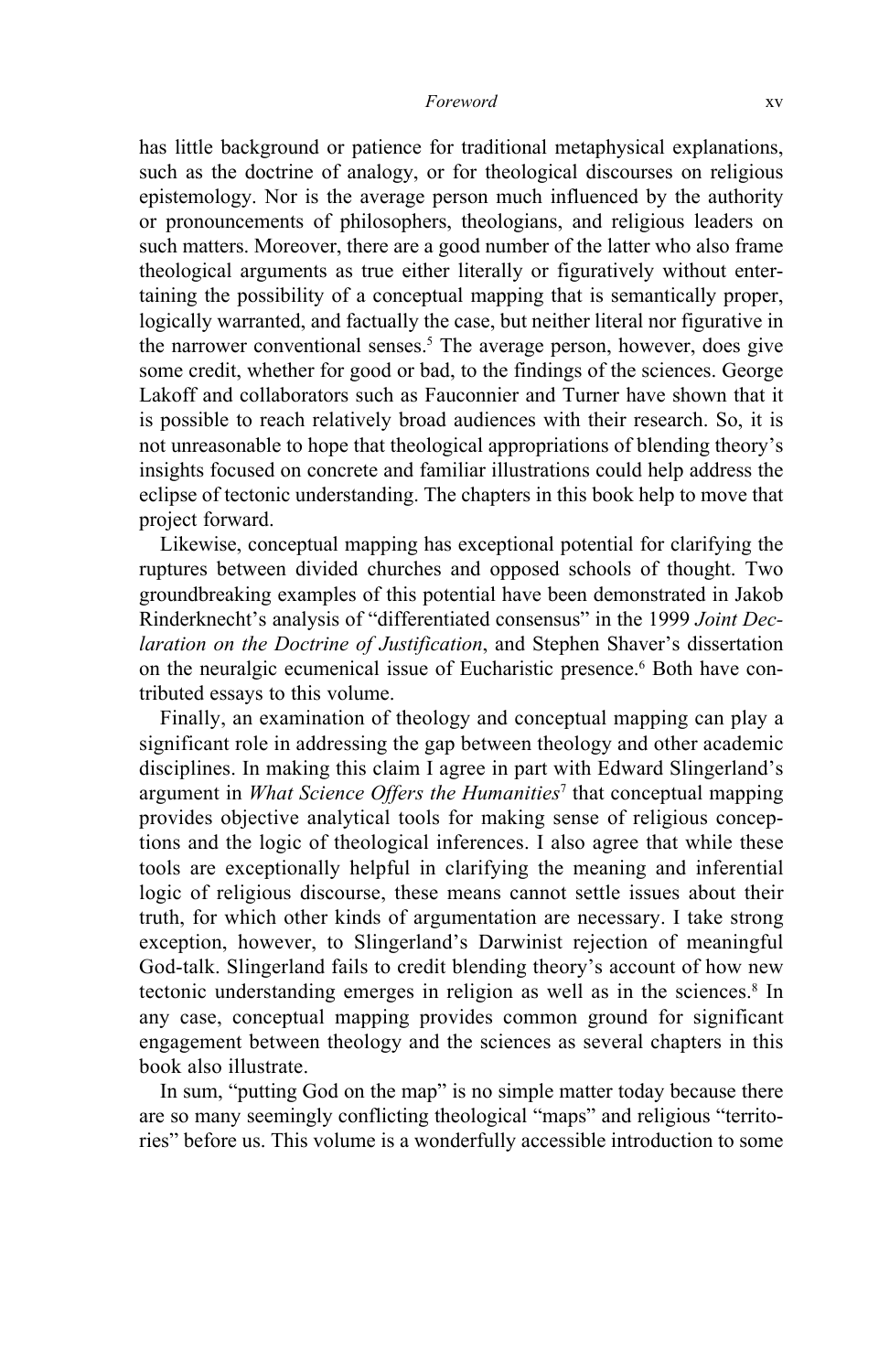of the ways blending theory, and cognitive science more generally, can help us to more clearly think about what we are doing when we think about God and religion. In doing so, it will hopefully help foster a better conversation about the God who is charted by this richness of maps.

### **NOTES**

1. My comments anticipate notions that the contributors more fully explain, nuance, illustrate, and document in the chapters that follow and for which I have provided more detailed arguments in my own publications.

2. The chapters which follow will provide citations for key books by Lakoff and colleagues and introductions to their main ideas, as well as references to the overviews provided in John Sanders's book and mine.

3. The key work is Gilles Fauconnier and Mark Turner, *The Way We Think: Conceptual Blending and the Mind's Hidden Complexities* (New York: Basic Books, 2002).

4. Mary Gerhart and Allan Melvin Russell, *Metaphoric Process: The Creation of Scientific and Religious Understanding* (Fort Worth, TX: Texas Christian University Press, 1984); *New Maps for Old: Explorations in Science and Religion* (New York: Continuum, 2001).

5. For more on this see my "Conceiving God: Literal and Figurative Prompt for a More Tectonic Distinction," *Open Theology* 4, no. 1 (2018).

6. Jakob Karl Rinderknecht, *Mapping the Differentiated Consensus of the Joint Declaration* (New York: Palgrave Macmillan, 2016), and Stephen Shaver, "Metaphors of Eucharistic Presence: A Cognitive Linguistics Approach to an Ecumenical Theology of Bread, Wine, and the Body and Blood of Christ" (PhD diss., Graduate Theological Union Berkeley, 2017).

7. Edward Slingerland, *What Science Offers the Humanities*, (New York: Cambridge University Press, 2008).

8. See my "What a Theological Appropriation of Cognitive Linguistics' Blending Theory Brings to a Scientific Understanding of the Evolution of Religion," in *The Evolution of Religion: How Biology, Psychology, Theology and Culture Interact*, ed. Jay R. Feierman and Lluis Oviedo (Routledge, forthcoming).

### **BIBLIOGRAPHY**

Fauconnier, Gilles and Mark Turner. *The Way We Think: Conceptual Blending and the Mind's Hidden Complexities.* New York: Basic Books, 2002.

Evolution of Religion.<br>
Jay R. Feierman and 1<br>
Fauconnier, Gilles an<br>
the Mind's Hidden<br>
Gerhart, Mary, and *A*<br>
and Religious Unden<br>
Whaps fortinuum, 2001. Gerhart, Mary, and Allan Russell. *Metaphoric Process: The Creation of Scientific and Religious Understanding*. Fort Worth: Texas Christian University Press, 1984. ———. *New Maps for Old: Explorations in Science and Religion*. New York: Con-

tinuum, 2001.